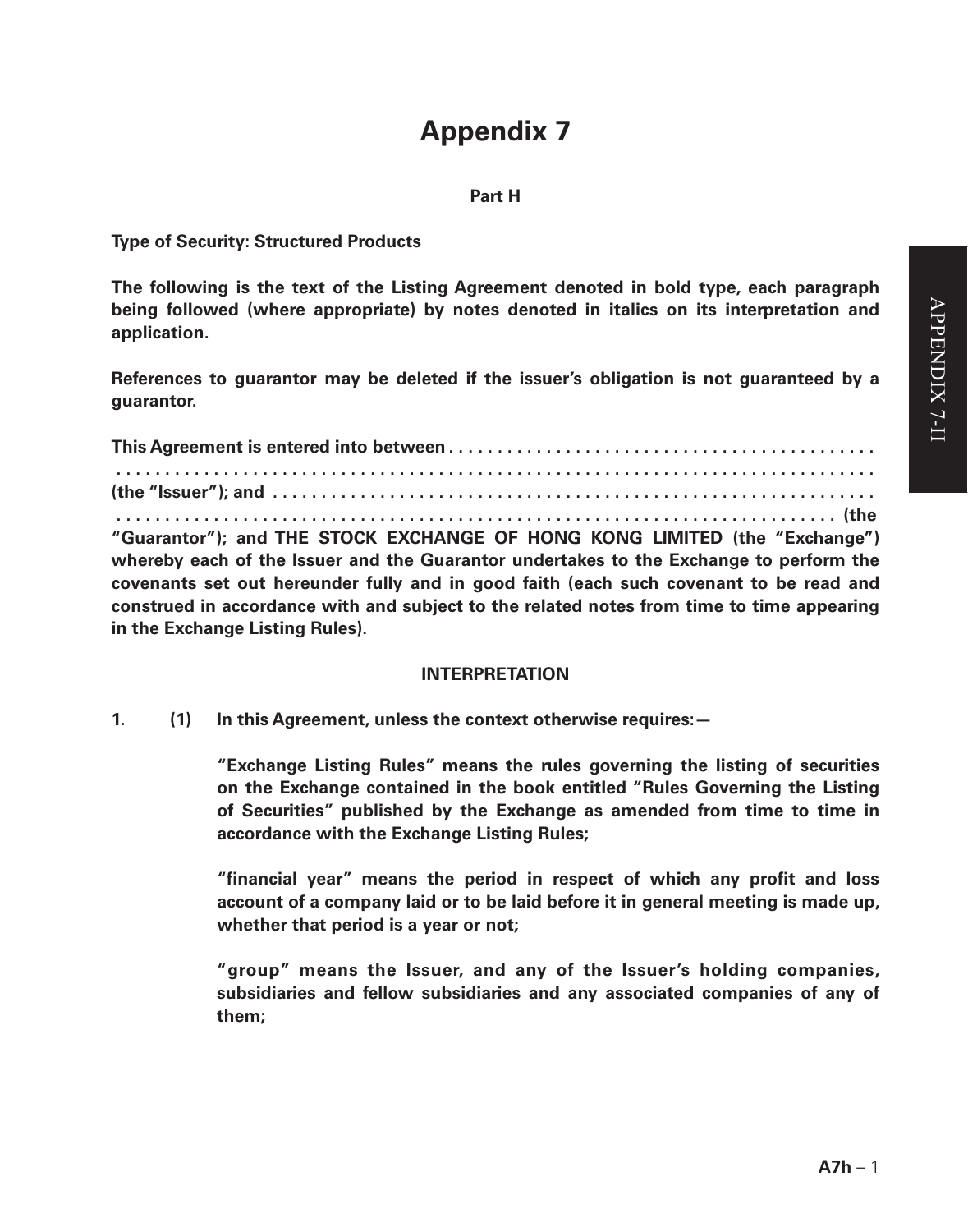**"listed securities" means such structured products as shall be issued by the Issuer and unconditionally and irrevocably guaranteed by the Guarantor and listed on the Exchange from time to time.**

- **(2) In this Agreement, unless the context otherwise requires, terms used which are defined or interpreted in the Exchange Listing Rules shall have the same meaning as in the Exchange Listing Rules.**
- **(3) Where this Agreement requires anything to be sent by any person in Hong Kong to any person outside Hong Kong and vice versa such thing shall be sent, where practicable, by airmail.**
- **(4) Any notice to be given under this Agreement shall be in writing and any notice to the holder of a bearer security may be given by being published in accordance with rule 2.07C of the Exchange Listing Rules.**

### **DISCLOSURE**

### **General matters**

- **2. Generally and apart from compliance with all the specific requirements of this Agreement, each of the Issuer and the Guarantor must comply with the following:—**
	- **(1) (a) [Repealed 1 January 2013]**
		- **(b) Without prejudice to paragraph 26, where in the view of the Exchange there is or there is likely to be a false market in the Issuer's listed securities, the Issuer and the Guarantor must, as soon as reasonably practicable after consultation with the Exchange, announce the information necessary to avoid a false market in the securities;**
		- *Note:* If the Issuer believes that there is likely to be a false market in its listed *securities, it must contact the Exchange as soon as reasonably practicable.*

#### **(c) [Repealed 1 January 2013]**

- *2.1 [Repealed 1 January 2013]*
- *2.2 [Repealed 1 January 2013]*
- *2.3 References in this Agreement to informing the Exchange mean delivery of the relevant information to the Exchange in the manner determined by the Exchange from time to time and promulgated by way of a practice note to the Exchange Listing Rules.*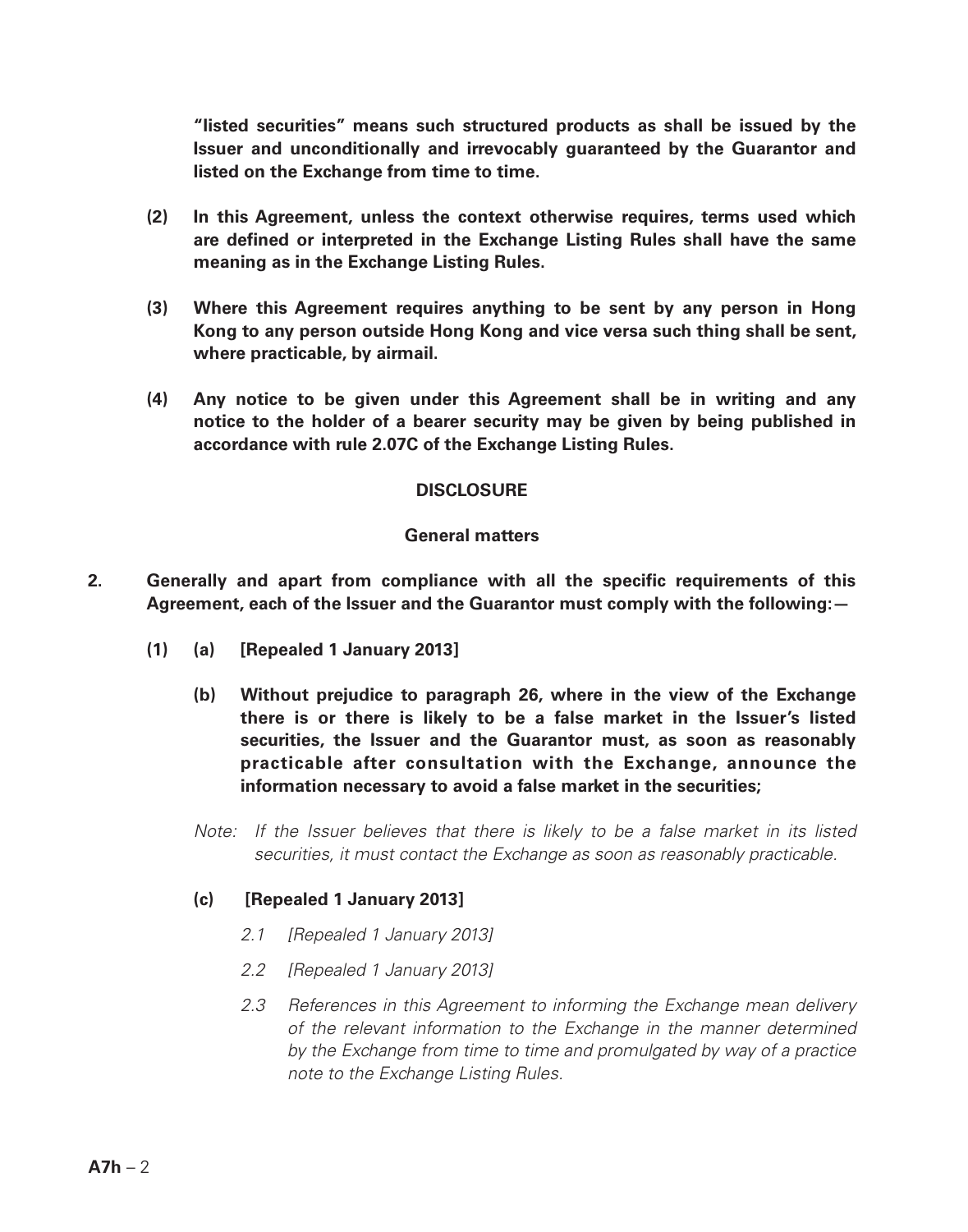- *2.4 Any obligation to inform holders of the Issuer's listed securities or the public will be satisfied by the information being published on the web site of the Exchange except where this Agreement requires some other form of notification. Certain such announcements must first have been reviewed by the Exchange in accordance with paragraph 14 of this Agreement.*
- *2.5 [Repealed 1 January 2013]*
- *2.6 [Repealed 1 January 2013]*
- **(d) (i) Where the Issuer is required to disclose inside information under the Inside Information Provisions of the Securities and Futures Ordinance, the Issuer and the Guarantor must also simultaneously announce the information.**
	- **(ii) The Issuer and the Guarantor must simultaneously copy to the Exchange any application to the Commission for a waiver from disclosure under the Inside Information Provisions, and promptly upon being notified of the Commission's decision copy the Exchange with the Commission's decision.**
- **(e) The Issuer and the Guarantor must take all reasonable steps to maintain strict confidentiality of inside information until it is announced.**
- **(f) The Issuer and the Guarantor must not divulge any information in such a way as to place in a privileged dealing position any person or class or category of persons. They must not release any information in such a way that Exchange transactions may be entered into at prices which do not reflect the latest available information.**
- **(g) The Issuer and the Guarantor must seek to ensure that dealings do not take place between parties one of whom does not have inside information which the other possesses.**
- **(2) inform the Exchange of, and release to the Hong Kong market, information at the same time as the information is released to any other stock exchange on which the Issuer's securities are listed;**
- **(3) notify the Exchange where the net asset value of the Issuer or the Guarantor, as the case may be, has fallen below the level as prescribed in rule 15A.12;**
- **(4) notify the Exchange of any change in the Issuer's or the Guarantor's credit rating; and**
- **(5) the Exchange Listing Rules in force from time to time.**
- **2A. Where the securities are guaranteed, the Guarantor must, as soon as reasonably practicable, announce any information which may have a material effect on its ability to meet the obligations under the securities.**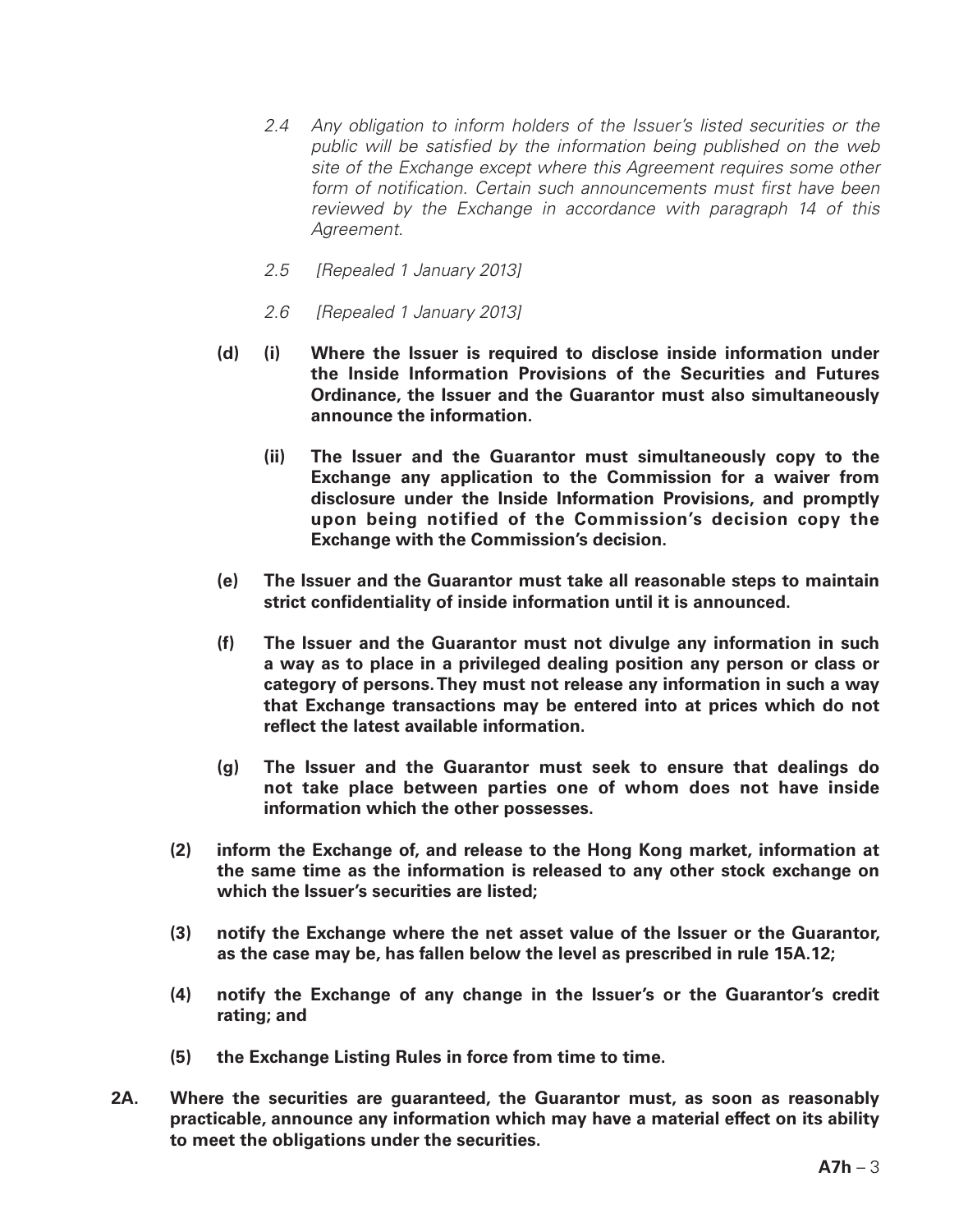## **Changes in the terms of listed securities**

**3. The Issuer and the Guarantor shall, if there is a change in the terms of conversion or in the terms of the exercise of any of Issuer's listed securities, publish on the web site of the Exchange an announcement as to the effect of any such change wherever practicable, prior to the effective date of such change and, if not so practicable, as soon as possible thereafter.**

## **Closure of books**

- **4. The Issuer shall, as early as practicable before such closure, notify the Exchange in writing and publish on the Exchange web site a notice of the closure of its transfer books or any register of holders of its listed securities in respect of the listed securities. In cases where there is an alteration of book closing dates, the Issuer shall, as soon as practicable, notify the Exchange in writing of such alteration and give further notice by way of publication on the Exchange web site.**
	- *4.1 See Practice Note 8 for emergency share registration arrangements during a typhoon and/or a black rainstorm warning.*

## **ANNUAL ACCOUNTS**

# **Distribution of directors' report and annual accounts**

**5. For so long as any of the listed securities are outstanding, the Issuer and the Guarantor will make available to holders of its listed securities, copies of its most recent audited financial statements and interim and, if published, quarterly financial statements by publishing them on the Exchange's website and the issuer's own website.**

## **NOTIFICATION**

## **After board meetings**

- **6. The Issuer and the Guarantor shall inform the Exchange as soon as practicable after approval by or on behalf of the board of:—**
	- **(1) any proposed change in the capital structure of the Issuer or the Guarantor which may reasonably be expected to be material or which will affect the**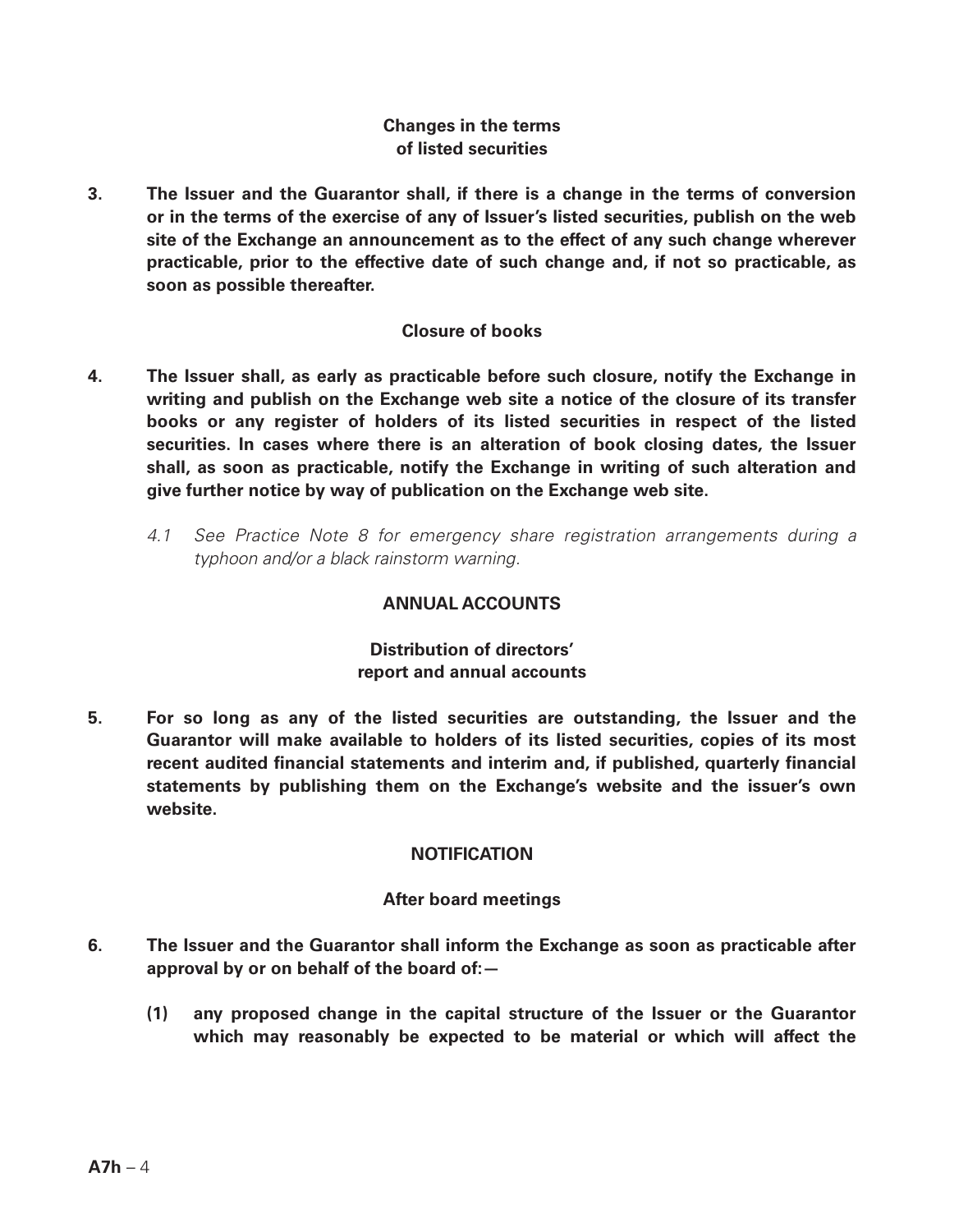**rights of the holders of the listed securities or its suitability as an issuer or a guarantor under Chapter 15A of the Exchange Listing Rules, including any adjustment or alteration to the terms and conditions of its listed securities; and**

- **(2) any decision to change the general character or nature of the business of the Issuer or group in any material respect, taken as a whole.**
	- *6.1 The statement is to be provided by way of information only.*
	- *6.2 In discharging the obligations as set out in this paragraph 6, regard should be had to Note 2.3, and in particular to the Exchange's requirements from time to time in respect of the communication of information of an urgent nature.*
- **7. When requested by the Exchange, provide a list of all issues of derivative securities by the Issuer or the Guarantor, whether such further securities are to be listed or not, by way of a statement containing the brief terms and a description of each such issue.**

### **Changes**

- **8. The Issuer and the Guarantor shall inform the Exchange immediately giving full details of any decision made in regard to:—**
	- **(1) any proposed alteration of the Issuer's or the Guarantor's (as the case may be) memorandum or articles of association or equivalent documents which would affect the rights of holders of its listed securities;**
	- **(2) any change in the rights attaching to any class of listed securities; and**
	- **(3) any change in its authorized representatives, auditors, registered address or registered place of business in Hong Kong.**

## **Basis of allotment**

**9. The Issuer shall inform the Exchange of the basis of allotment of its listed securities offered to the public for subscription or sale, not later than the morning of the next business day after the allotment letters or other relevant documents of title are posted.**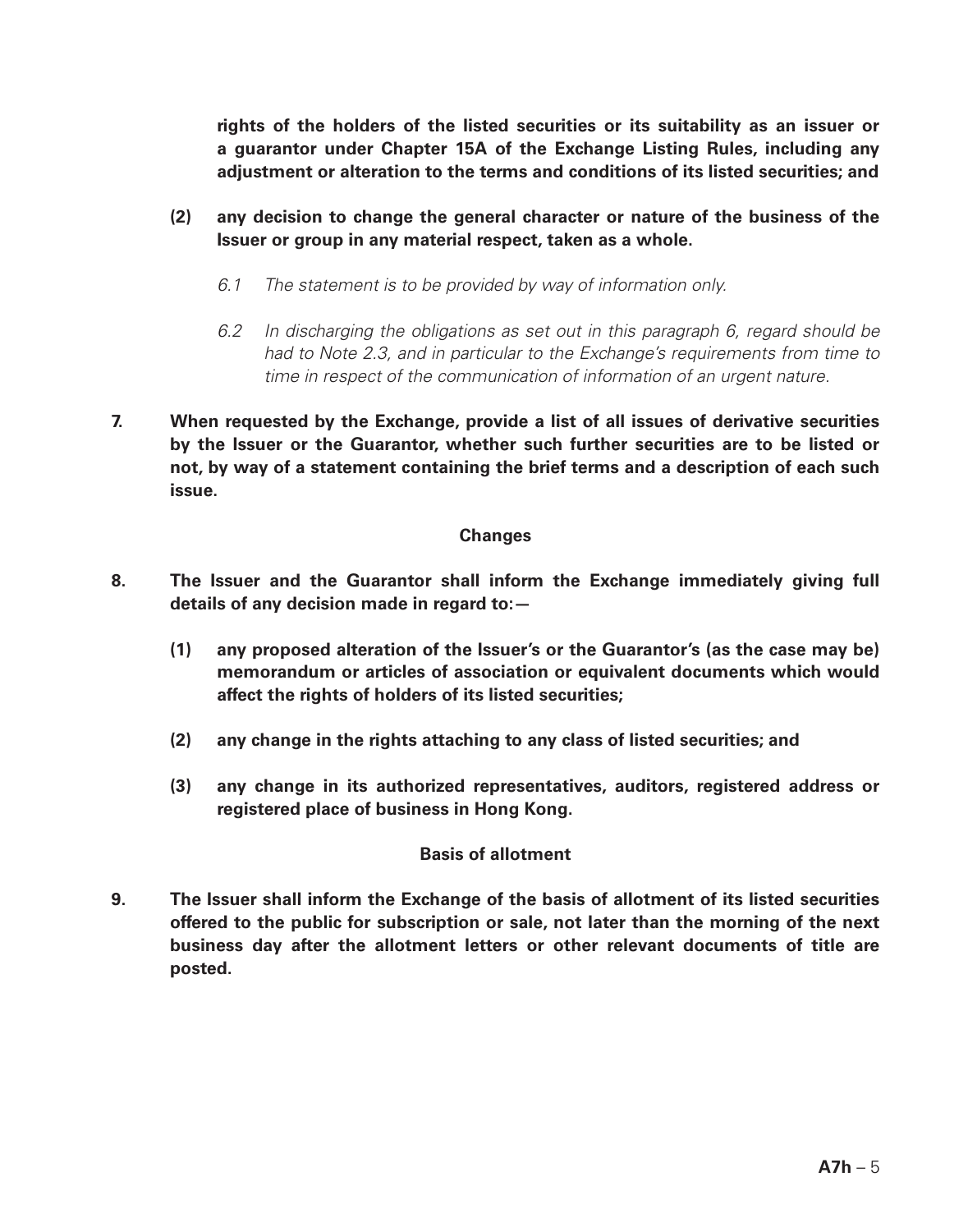#### **Sale and Purchase of listed securities**

**10. The Issuer and the Guarantor shall inform the Exchange on a periodic basis as required by the Exchange in respect of any purchase or sale, by the Issuer and the Guarantor, or any member of the group, of its listed securities and the Issuer and the Guarantor hereby authorises the Exchange to disseminate such information to such persons and in such manner as the Exchange may think fit.**

**Notification of exercise or repurchase**

**11. [Repealed 1 October 2013]**

**Winding-up and liquidation**

- **12. (1) The Issuer and the Guarantor shall inform the Exchange on the happening of any of the following events as soon as the same shall come to the attention of the Issuer or the Guarantor (as the case may be):—**
	- **(a) the appointment of a receiver or manager either by any court having jurisdiction or under the terms of a debenture or any application to any court having jurisdiction for the appointment of a receiver or manager, or equivalent action in the country of incorporation or other establishment, in respect of the business or any part of the business of the Issuer or the Guarantor or the property of the Issuer or that of the Guarantor, or their respective holding companies or any major subsidiary;**
	- **(b) the presentation of any winding-up petition, or equivalent application in the country of incorporation or other establishment, or the making of any winding-up order or the appointment of a provisional liquidator, or equivalent action in the country of incorporation or other establishment, against or in respect of the Issuer or the Guarantor or their respective holding companies or any major subsidiary;**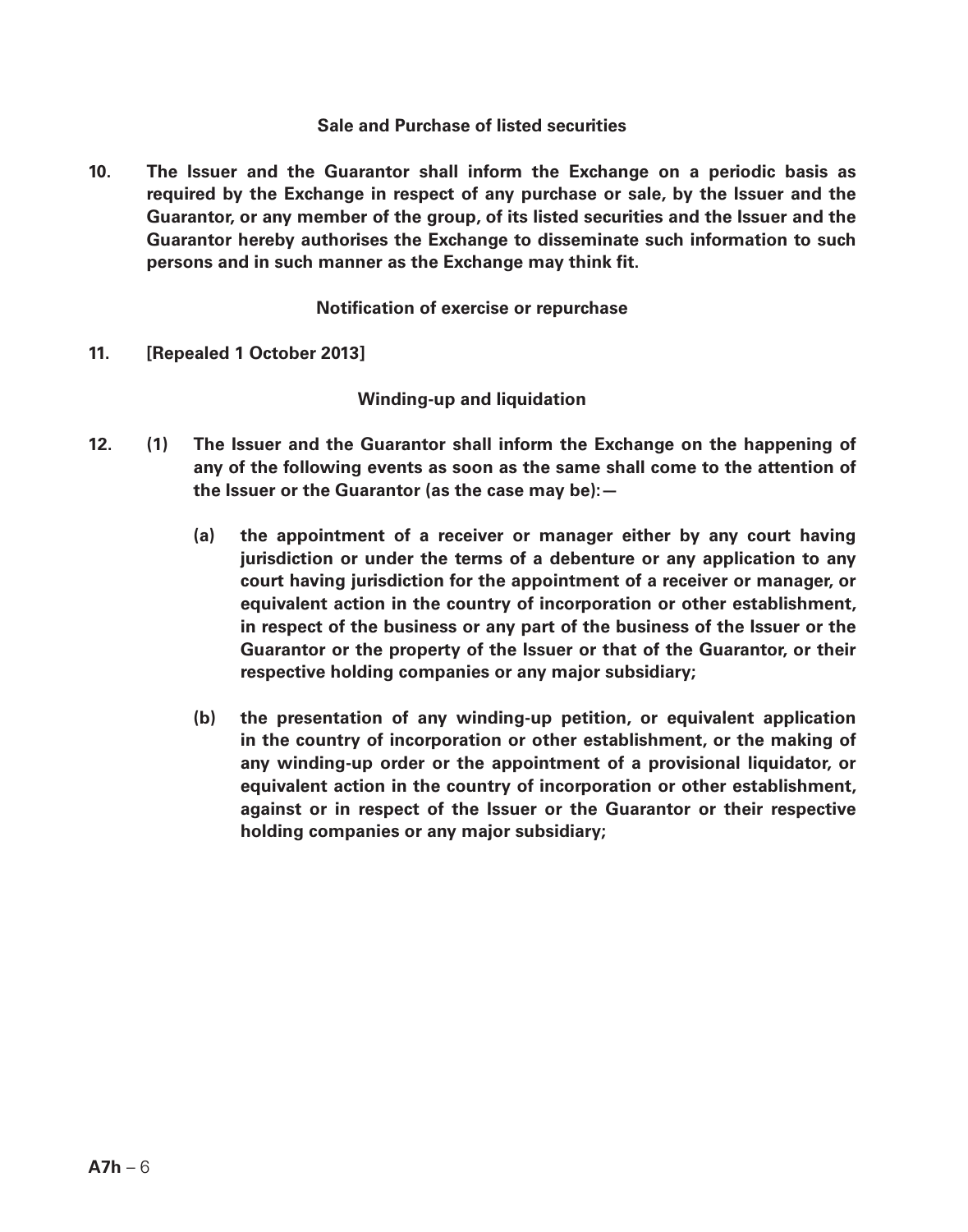- **(c) the passing of any resolution by the Issuer or the Guarantor, or their respective holding companies or any major subsidiary that it be woundup by way of members' or creditors' voluntary winding-up, or equivalent action in the country of incorporation or other establishment;**
- **(d) the entry into possession of or the sale by any mortgagee of a portion of the Issuer's or the Guarantor's assets which in aggregate value represents an amount in excess of 15 per cent. of the consolidated net tangible assets of the respective group; or**
- **(e) the making of any final judgment, declaration or order by any court or tribunal of competent jurisdiction whether on appeal or at first instance which is not subject to any or further appeal, which may adversely affect the Issuer's or the Guarantor's ownership or enjoyment of any portion of its assets which in aggregate value represents an amount in excess of 15 per cent. of the consolidated net tangible assets of their respective group.**
- **(2) For the purposes of (1) above, a "major subsidiary" means a subsidiary representing 15 per cent. or more of the consolidated net tangible assets or pre-tax trading profits of the group.**

*12.1 [Repealed 1 October 2013]*

#### **Other listings**

**13. The Issuer and the Guarantor shall inform the Exchange immediately if any part of the listed securities of the Issuer becomes listed or dealt in on any other stock exchange, stating which stock exchange.**

## **ANNOUNCEMENTS, CIRCULARS AND OTHER DOCUMENTS**

#### **Review of documents**

- **14. In addition to the specific requirements set out in the Exchange Listing Rules, the Issuer and the Guarantor shall:—**
	- **(1) submit to the Exchange copies of drafts, for review before they are issued, of any announcements or advertisements the subject matter of which may involve a change in or relate to or affect arrangements regarding trading in its listed securities (including a suspension of dealings);**
	- **(2) submit to the Exchange copies of drafts for review before they are issued, of any proposed amendment to its memorandum or articles of association or equivalent documents which would affect the rights of holders of its listed securities; and**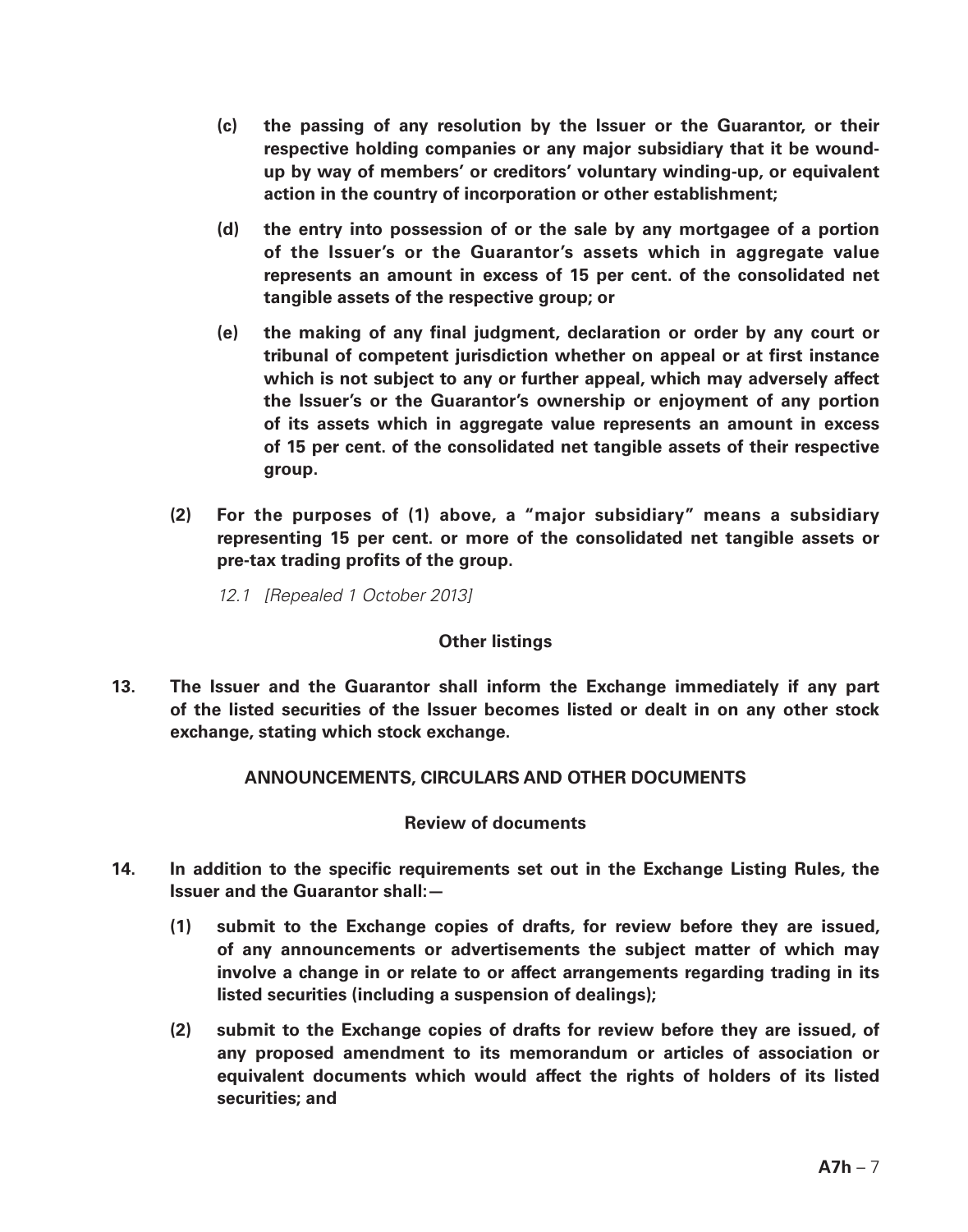#### **(3) not issue any of such documents until the Exchange has confirmed to the Issuer or the Guarantor (as the case may be) that it has no further comments thereon.**

- *14.1 Two copies of each document are required, which should be submitted in sufficient time for review and, if necessary, re-submission prior to final printing.*
- *14.2 The Exchange reserves the right to require an Issuer or the Guarantor (as the case may be) to issue a further announcement or document, particularly if the original announcement or document was not required by this Agreement or the Exchange Listing Rules to be reviewed by the Exchange, or if the original announcement or document is misleading or is likely to create a false or misinformed market.*
- *14.3 Every announcement or advertisement which has been reviewed by the Exchange in accordance with the provisions of paragraph 14(1) must contain on the front cover or on the top of the announcement or advertisement a prominent and legible disclaimer statement as follows:—*

*"Hong Kong Exchanges and Clearing Limited and The Stock Exchange of Hong Kong Limited take no responsibility for the contents of this advertisement/ announcement make no representation as to its accuracy or completeness and expressly disclaim any liability whatsoever for any loss howsoever arising from or in reliance upon the whole or any part of the contents of this advertisement/announcement."*

**14A. The Issuer hereby authorises the Exchange to file "applications" (as defined in section 2 of the Securities and Futures (Stock Market Listing) Rules) and those corporate disclosure materials within the meaning of sections 7(1) and (2) of the Securities and Futures (Stock Market Listing) Rules received by the Exchange with the Commission pursuant to sections 5(2) and 7(3) of the Securities and Futures (Stock Market Listing) Rules respectively. Applications and relevant corporate disclosure materials shall be filed with the Exchange in such manner and number of copies as the Exchange may from time to time prescribe. The authorisation aforementioned shall not be altered or revoked in any way unless prior written approval has been obtained from the Exchange and the Exchange shall have the absolute discretion to grant such approval. In addition, the Issuer undertakes to execute such documents in favour of the Exchange perfecting the above authorisation as the Exchange may require.**

**Forwarding of documents, circulars, etc.**

- **15. The Issuer shall forward the following number of copies (or such further number as the Exchange may reasonably require), together with a soft copy, to the Exchange:—**
	- **(1) one copy of all circulars to holders of its listed securities at the same time as they are despatched to holders of the Issuer's listed securities with registered addresses in Hong Kong or published on the Exchange's website and the issuer's own website; and**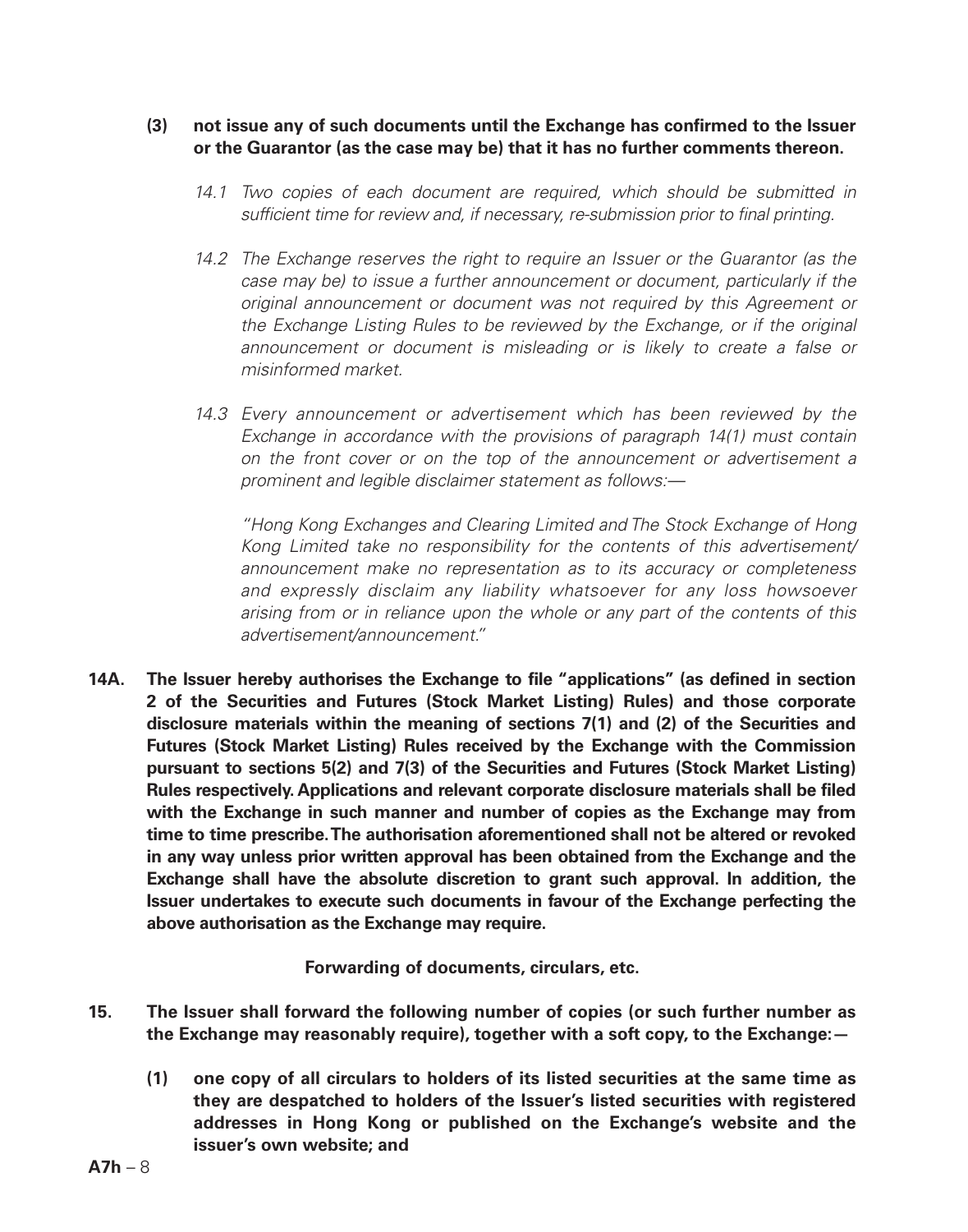- **(2) [Repealed 1 September 2008]**
- **(3) one copy of (a) the directors' report and its annual accounts; (b) the interim report; and any quarterly interim financial report in accordance with the time prescribed in 15A.21.**

#### **TRADING AND SETTLEMENT**

### **Certification of transfers**

- **16. For any listed security which is represented by definitive documents of title not in bearer form the Issuer shall:**
	- **(1) certify transfers against certificates or temporary documents and return them by the seventh day after the date of receipt; and**
	- **(2) split and return renounceable documents by the third business day after the date of receipt.**
		- *16.1 Documents of title lodged for registration of probate should be returned with the minimum of delay, and, if possible, on the next business day following receipt.*

#### **Registration services**

- **17. For any listed security which is represented by definitive documents of title not in bearer form:**
	- **(1) The Issuer (or its registrar) must provide a standard securities registration service in relation to its listed securities in accordance with paragraph 18(1). The Issuer (or its registrar) may, but shall not be obliged to, provide an optional securities registration service in accordance with paragraph 18(2) and/or an expedited securities registration service in accordance with paragraph 18(3). The Issuer (or its registrar) must also provide a bulk securities registration service in accordance with paragraph 18(4) and a certificate replacement service in accordance with paragraph 18(5). Subject to sub-paragraph (2) below, the Issuer shall ensure that where the Issuer (or its registrar) charges a fee for registering transfers or cancelling, splitting, consolidating or issuing definitive certificates relating to the Issuer's listed securities, such fee must not exceed, in total, the applicable amounts prescribed in paragraph 18.**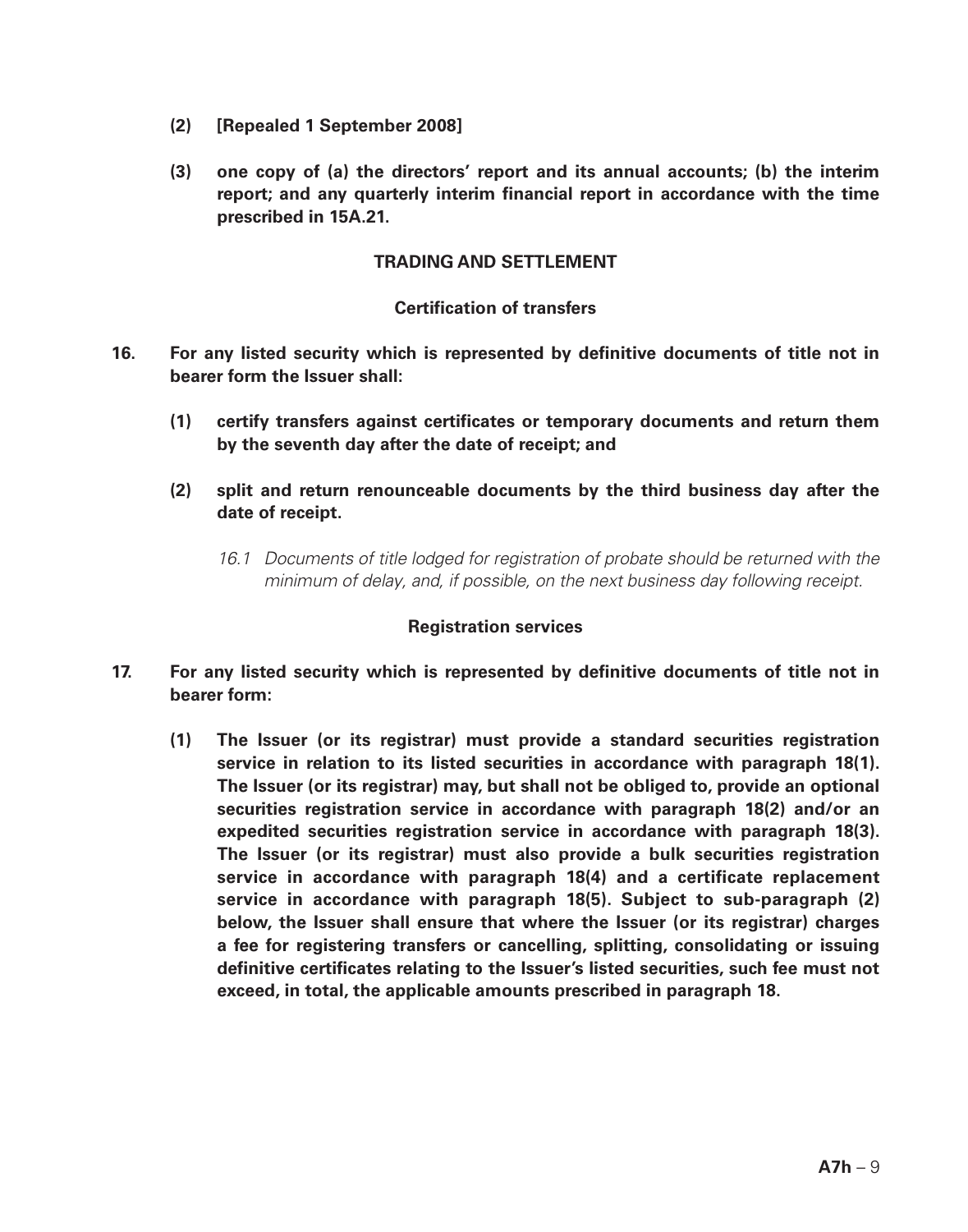- **(2) The Issuer shall ensure that where the Issuer (or its registrar) charges a fee for registering other documents relating to or affecting the title to the Issuer's listed securities (e.g. probate, letters of administration, certificates of death or marriage, powers of attorney or other instruments or memoranda and articles of association in respect of a new corporate holder) or for marking or noting documents, such fee must not exceed HK\$5 per item per register:**
	- *17.1 "per item" shall be defined to mean each of such other documents submitted for registration.*
- **(3) It is the responsibility of an Issuer whose registrar, as its agent, is in breach of any of the above provisions or the provisions of paragraphs 16, 18 or 19 of this Agreement to report such breach to the Exchange as soon as it becomes aware of the breach and the Exchange reserves the right to communicate such information to the Commission.**
- **(4) Save as provided above or in paragraph 18 the Issuer shall ensure that neither it nor its registrar or other agents will charge investors or holders any other fees for any dealings with them in connection with the transfer or transmission of its listed securities.**

**Issue of certificates, registration and other fees**

- **18. (1) (a) Standard securities registration service: Where paragraph 17 applies the Issuer shall (or shall procure that its registrar shall) issue definitive certificates arising out of a registration of transfer or the canceling, splitting, consolidating or issuing (otherwise than pursuant to paragraph 18(5)) of certificates within:—**
	- **(i) 10 business days of the date of expiration of any right of renunciation; or**
	- **(ii) 10 business days of the receipt of properly executed transfer or other relevant documents or the relevant certificates.**
	- **(b) The fee for registration pursuant to the standard securities registration service shall not exceed, in total, the higher of the following:**
		- **(i) HK\$2.50 multiplied by the number of certificates issued; or**
		- **(ii) HK\$2.50 multiplied by the number of certificates cancelled.**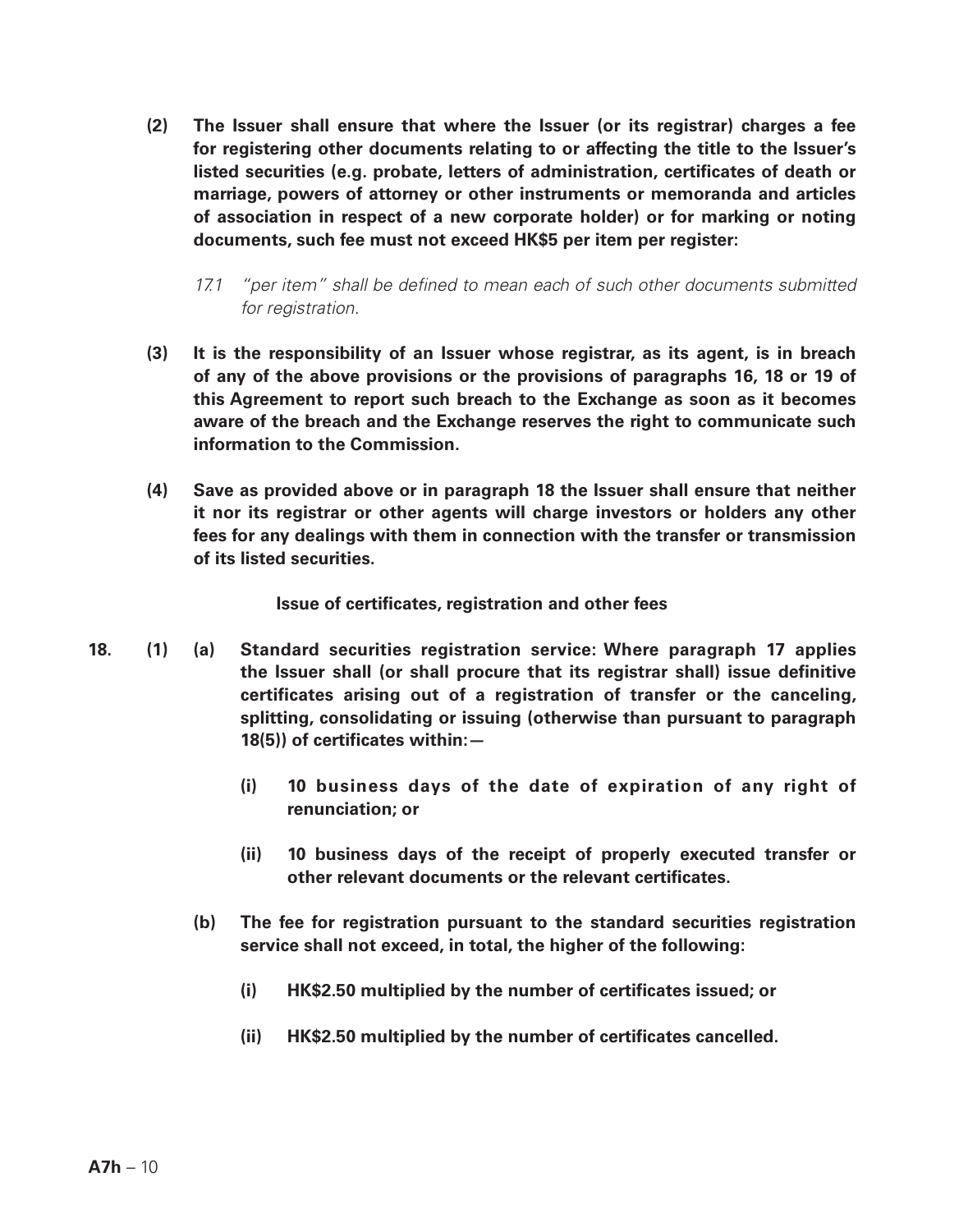- **(2) (a) Optional securities registration service: The Issuer (or its registrar) may, but shall not be obliged to, provide an optional securities registration service under which definitive certificates are required to be issued within:—**
	- **(i) 6 business days of the date of expiration of any right of renunciation; or**
	- **(ii) 6 business days of the receipt of properly executed transfer or other relevant documents or the relevant certificates.**
	- **(b) The fee for registration pursuant to the optional securities registration service shall not exceed, in total, the higher of the following:—**
		- **(i) HK\$3.00 multiplied by the number of certificates issued; or**
		- **(ii) HK\$3.00 multiplied by the number of certificates cancelled.**
	- **(c) If the Issuer (or its registrar) fails to effect any registration within the period of 6 business days specified in sub-paragraph (a) above, the fee for such registration shall be that determined in accordance with paragraph 18(1)(b).**
- **(3) (a) Expedited securities registration service: The Issuer (or its registrar) may, but shall not be obliged to, provide an expedited securities registration service under which definitive certificates are required to be issued within:—**
	- **(i) 3 business days of the date of expiration of any right of renunciation; or**
	- **(ii) 3 business days of the receipt of properly executed transfer or other relevant documents or the relevant certificates.**
	- **(b) The fee for registration pursuant to the expedited securities registration service shall not exceed, in total, the higher of the following:—**
		- **(i) HK\$20.00 multiplied by the number of certificates issued; or**
		- **(ii) HK\$20.00 multiplied by the number of certificates cancelled.**
	- **(c) If the Issuer (or its registrar) fails to effect any registration within the period of 3 business days specified in sub-paragraph (a) above, the registration shall be performed free of charge.**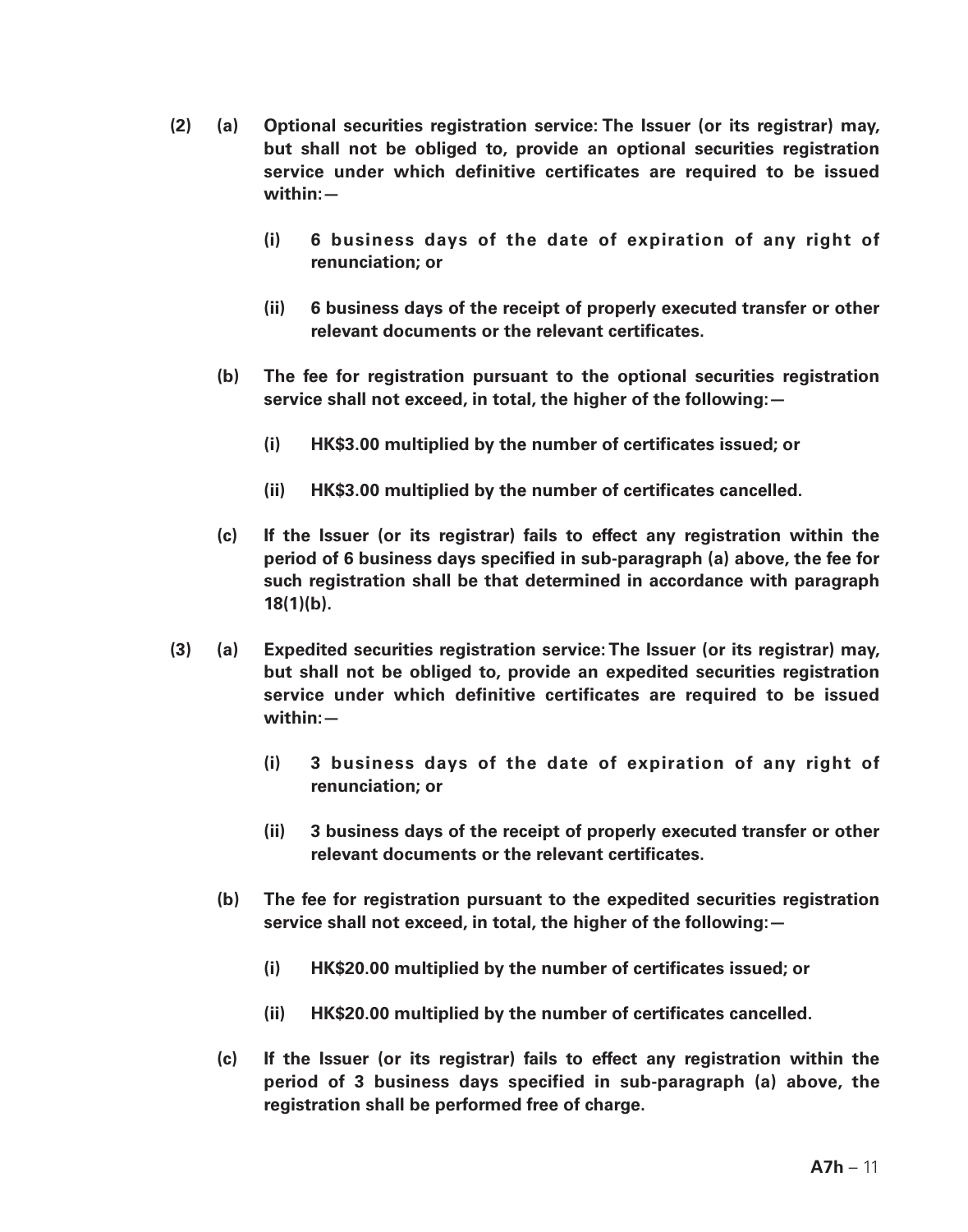- **(4) (a) Bulk securities registration service: The Issuer shall (or shall procure that its registrar shall) provide a bulk securities registration service, for transfers of listed securities representing 2,000 or more board lots of the Issuer's listed securities where the securities are being transferred from the name of a single holder into the name of another or the same single holder. Certificates shall be issued pursuant to the bulk securities registration service within 6 business days of the receipt of properly executed transfers or other relevant documents or the relevant certificates.**
	- **(b) The fee for registration pursuant to the bulk securities registration service shall not exceed, in total, the higher of the following:—**
		- **(i) HK\$2.00 multiplied by the number of certificates issued; or**
		- **(ii) HK\$2.00 multiplied by the number of certificates cancelled.**
- **(5) Certificate replacement service: The Issuer shall (or shall procure that its registrar shall) provide a certificate replacement service. The fee for replacing certificates:—**
	- **(a) representing securities with a market value of HK\$200,000 or less (at the time the request for replacement is made) for a person named on the register shall not exceed HK\$200.00, plus the costs incurred by the Issuer (or its registrar) in publishing the required public notice; or**
	- **(b) either:—**
		- **(i) representing securities with a market value of more than HK\$200,000 (at the time the request for replacement is made); or**
		- **(ii) for a person not named on the register (irrespective of the market value of the securities concerned);**

**shall not exceed HK\$400.00, plus the costs incurred by the Issuer (or its registrar) in publishing the required public notice.**

- **(6) For the purposes of this paragraph 18:—**
	- **(a) the expression "business day" shall exclude Saturdays, Sundays and public holidays in Hong Kong; and**
	- **(b) in computing any period of business days, such period shall be inclusive of the business day on which the relevant transfers, certificates or other documents were received (or, if such documents were not received on a**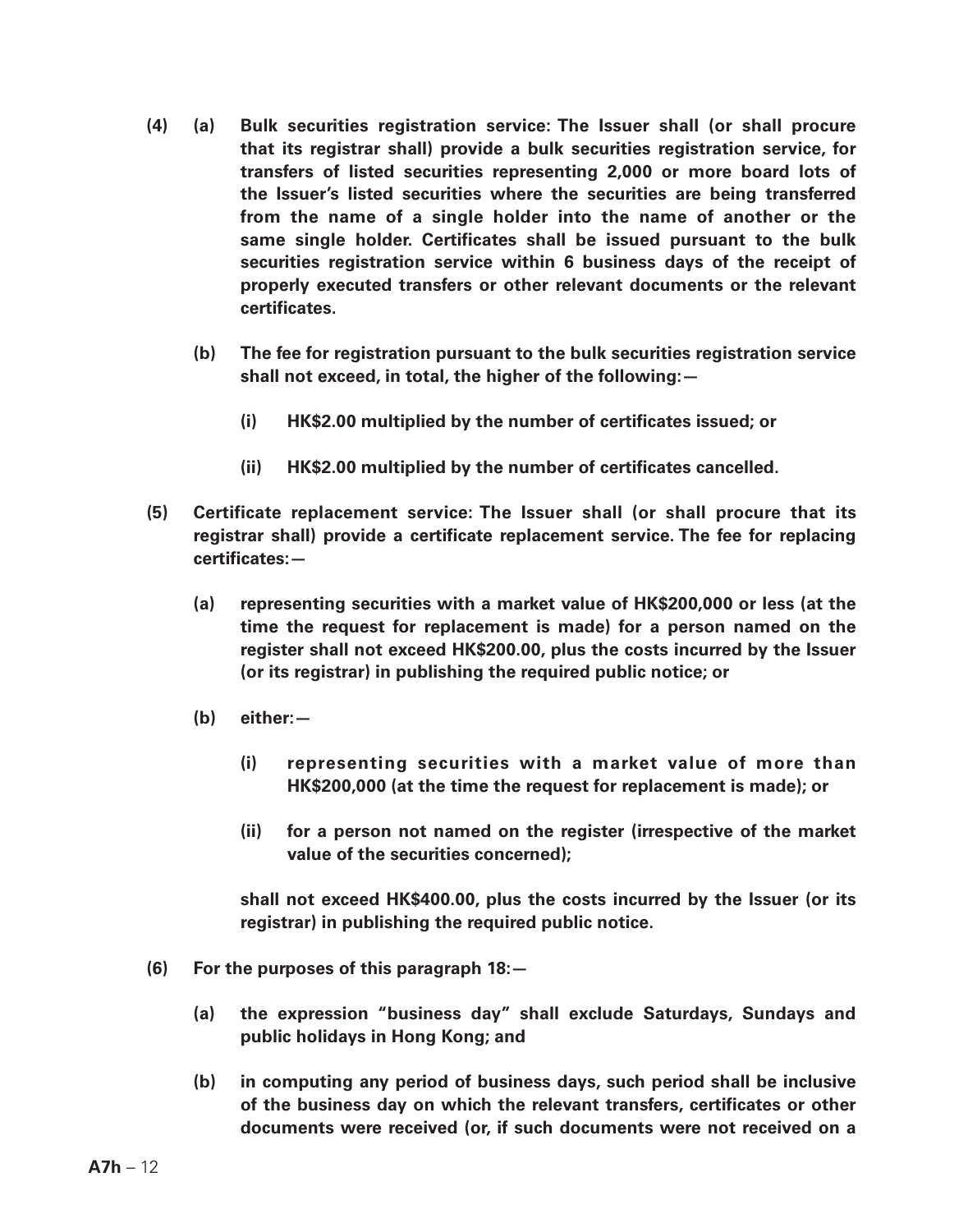**business day, the business day next following their receipt) and of the business day on which the relevant certificates were delivered or otherwise made available.**

**(7) References in paragraphs 17 and 18 to the Issuer's registrar providing a service, or to the Issuer procuring that its registrar shall provide a service, shall not relieve the Issuer of any obligations in respect of any acts or omissions of its registrar.**

### **Designated accounts**

**19. For any listed security which is represented by definitive documents of title not in bearer form the Issuer or failing it, the Guarantor shall, if requested by holders of its listed securities, arrange for designated accounts.**

### **Registration arrangements**

**20. In connection with paragraphs 16, 17, 18 and 19 if the Issuer does not maintain its own registration department, the Issuer, or failing which the Guarantor, shall make appropriate arrangements with the registrars to ensure compliance with the provisions of such paragraphs.**

## **Trading limits**

**21. Where the market price of the listed securities of the Issuer approaches the extremities of HK\$0.01 or HK\$9,995.00, the Exchange reserves the right to require the Issuer, or failing which the Guarantor, to arrange either a change in the trading method or proceed with a consolidation or splitting of Issuer's listed securities.**

#### **GENERAL**

#### **Subsequent listing**

**22. The Issuer and the Guarantor shall apply for the listing of any further securities which are of the same class (i.e. the same maturity carrying the same rights) as the listed securities, prior to their issue, and shall not issue such securities unless it has applied for the listing of those securities.**

### **Notices to overseas holders of listed securities**

**23. The Issuer and the Guarantor shall send notices to all holders of the listed securities whether or not their registered address is in Hong Kong.**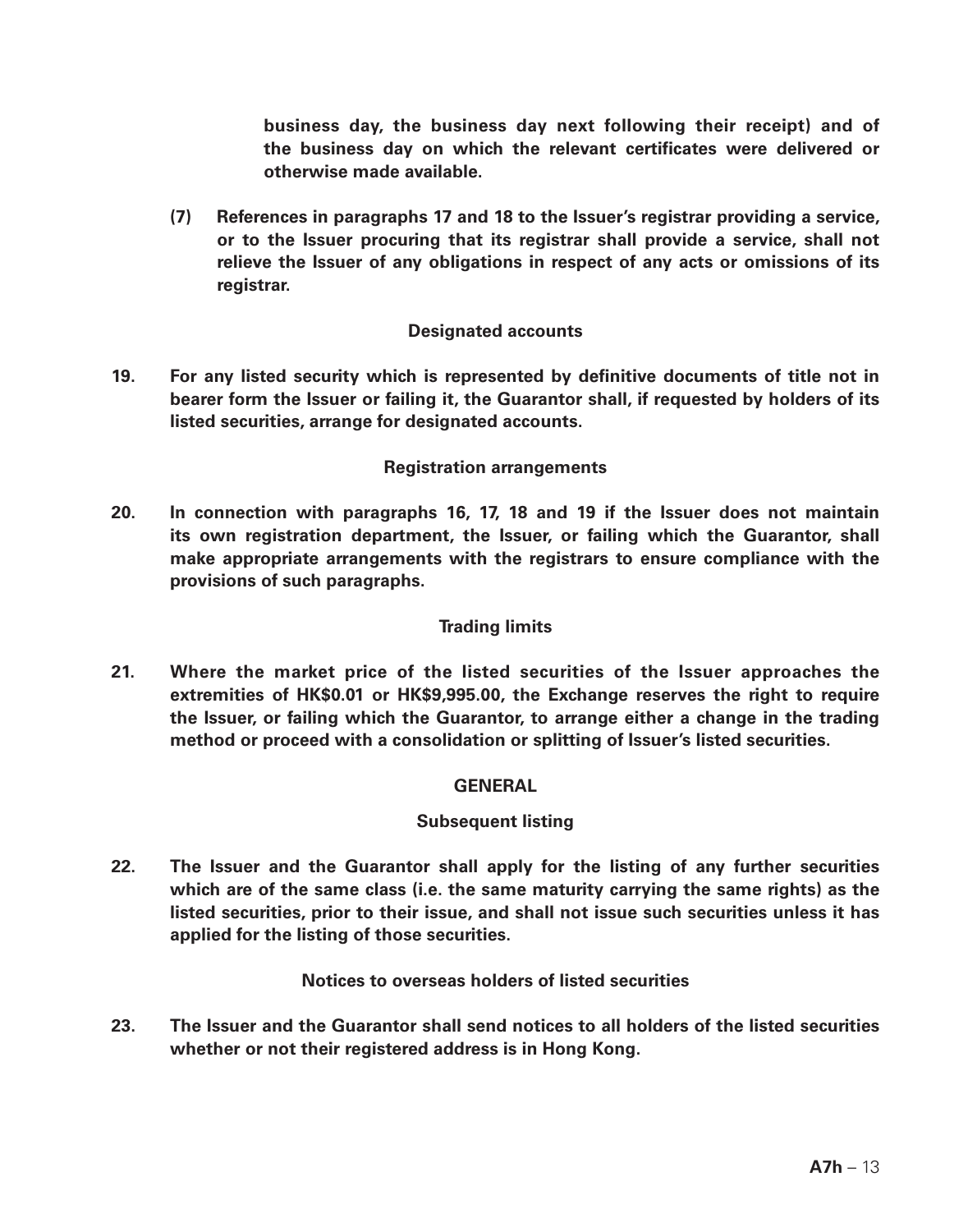## **Equality of treatment**

**24. The Issuer and the Guarantor shall ensure equality of treatment for all holders of the listed securities of the same class who are in the same position.**

#### **Exercise of rights**

- **25. (1) The Issuer and the Guarantor shall ensure that all the necessary facilities and information are available to enable holders of the listed securities to exercise their rights.**
	- **(2) The Issuer, failing whom the Guarantor, shall give notice to holders of the listed securities prior to the commencement of any suspension period (as defined in the terms and conditions of the listed securities) which will affect the exercise rights thereof.**

**Such notice shall be in the form of an announcement published on the web site of the Exchange. In the event that the whole or part of a suspension period (as so defined) shall be prior to and including the last date for exercise of the listed securities, the Issuer shall also send the notice to holders of the listed securities prior to the commencement of such suspension period.**

#### **Response to enquiries**

- **26. Where the Exchange makes enquiries concerning unusual movements in the price or trading volume of the Issuer's listed securities, the possible development of a false market in the securities, or any other matters, the Issuer and/or Guarantor shall respond promptly as follows:** 
	- **(1) provide to the Exchange and, if requested by the Exchange, announce, any information relevant to the subject matter(s) of the enquiries which is available to the Issuer and the Guarantor; or**
	- **(2) if, and only if, the Issuer and/or the Guarantor (as the case may be), having made such enquiry with respect to the Issuer and/or the Guarantor as may be reasonable in the circumstances, are not aware of any matter or development that is or may be relevant to the unusual trading movement of its listed securities, or information necessary to avoid a false market, or any inside information which needs to be disclosed under the Securities and Futures Ordinance, and if requested by the Exchange, make an announcement containing a statement to that effect (see note 1 below).**
	- *26.1 [Repealed 1 January 2013]*
	- *26.2 [Repealed 1 January 2013]*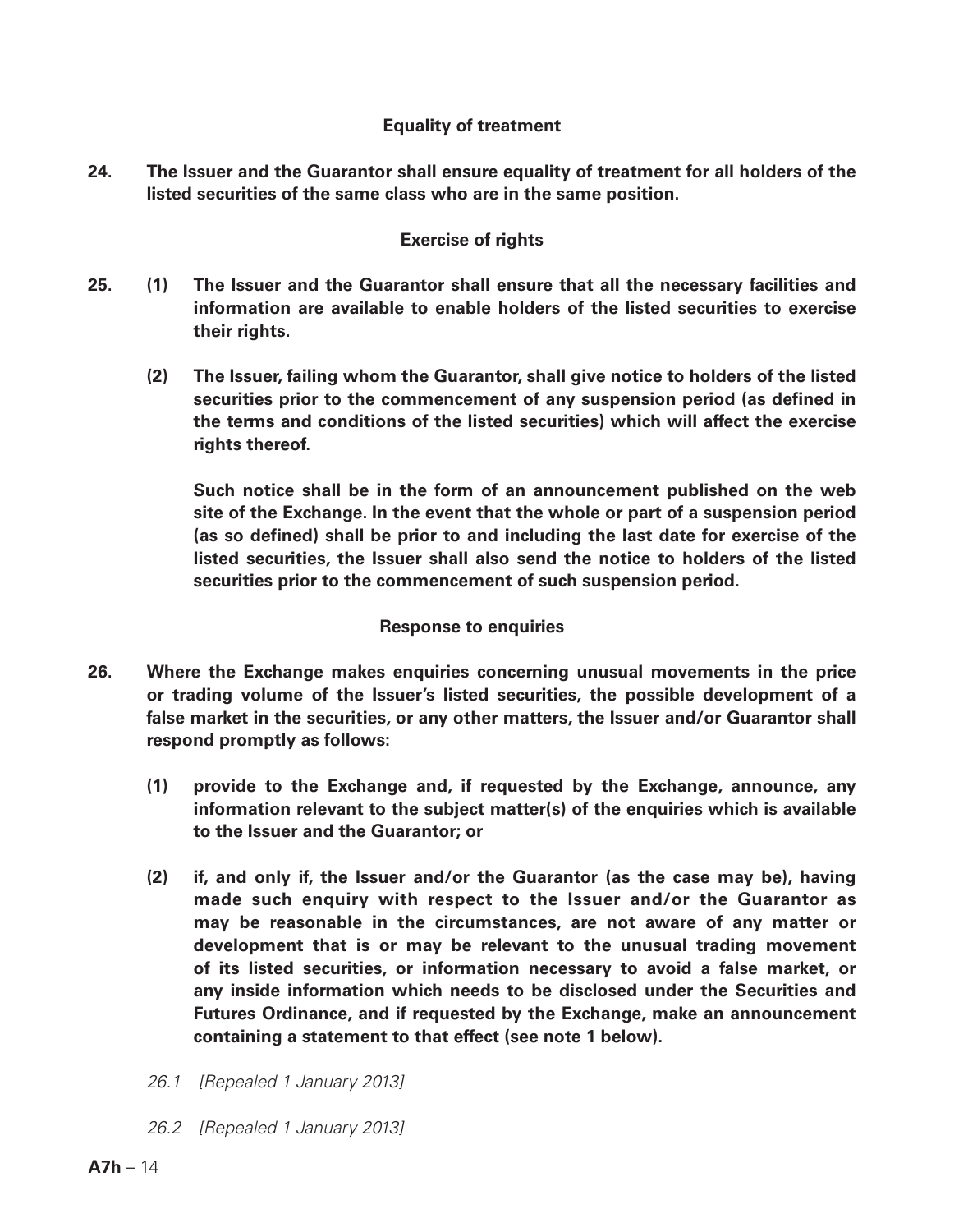*Notes: 1. The form of the announcement referred to in paragraph 26(2) is as follows:*

> *"This announcement is made at the request of The Stock Exchange of Hong Kong Limited.*

> *We have noted [the recent increases/decreases in the price [or trading volume] of the structured products issued by the Company] or [We refer to the subject matter of the Exchange's enquiry]. Having made such enquiry with respect to the Issuer and/or Guarantor as is*  reasonable in the circumstances, we confirm that we are not aware *of [any reasons for such increases/decreases] or of any information which must be announced to avoid a false market in the Issuer's structured products or of any inside information that needs to be disclosed under Part XIVA of the Securities and Futures Ordinance."*

*The above statement may be given on a corporate basis.*

- *2. The Issuer and/or the Guarantor does not need to disclose inside information under the Rules if disclosure of the information is exempted under the Inside Information Provisions.*
- *3. The Exchange reserves the right to direct a trading halt of the Issuer's securities if an announcement under paragraph 26(1) or 26(2) cannot be made promptly.*

#### **Trading halt or trading suspension**

- **26A. Without prejudice to the Exchange's ability to direct the halt, suspension and resumption of trading in the Issuer's listed securities, the Issuer and/or the Guarantor must, as soon as reasonably practicable, apply for a trading halt or a trading suspension in any of the following circumstances where an announcement cannot be made promptly:**
	- **(1) the Issuer and/or the Guarantor has information which must be disclosed under paragraph 2(1)(b) or 2A; or**
	- **(2) the Issuer and/or the Guarantor reasonably believes that there is inside information which must be disclosed under the Inside Information Provisions; or**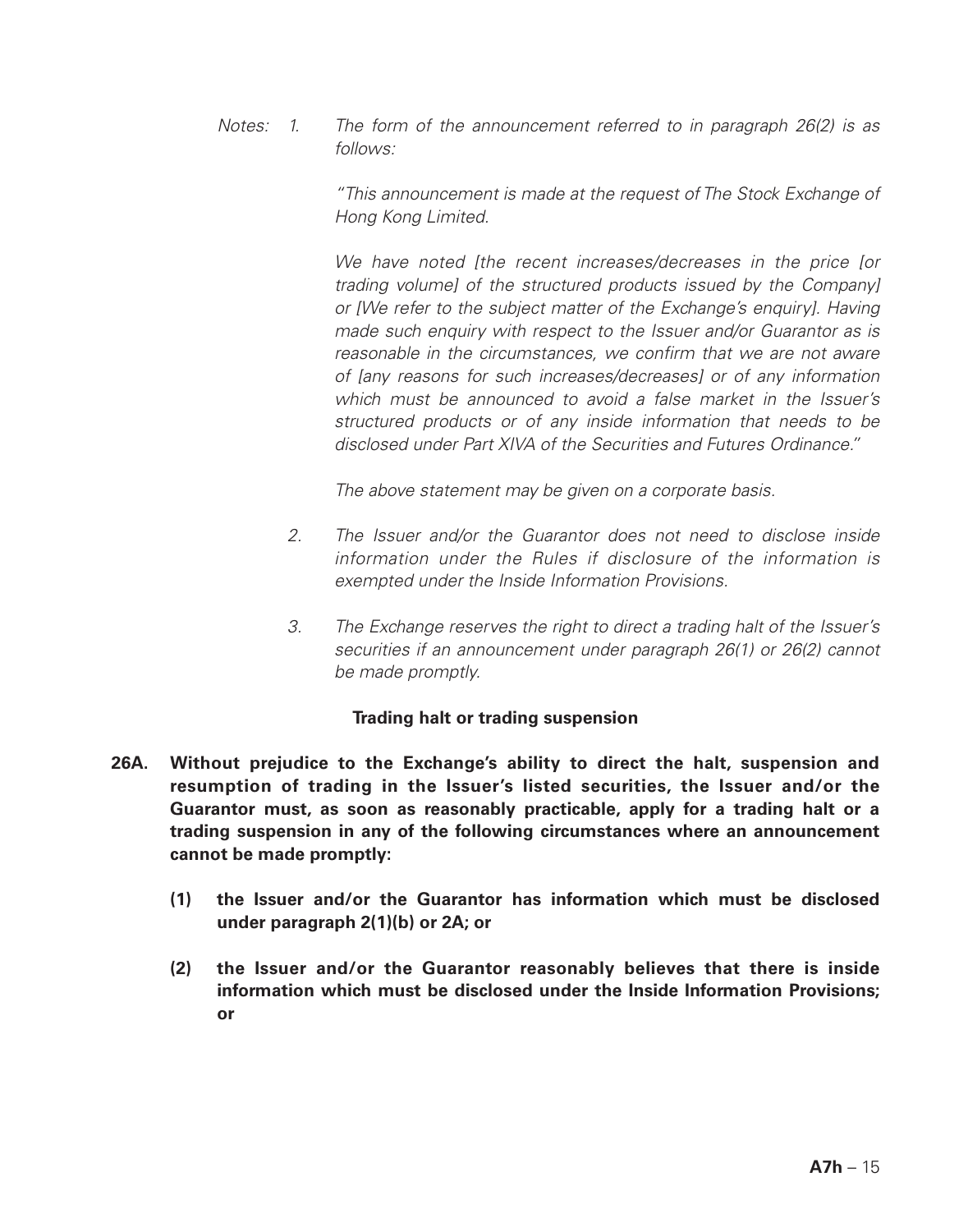- **(3) circumstances exist where the Issuer and/or the Guarantor reasonably believes or it is reasonably likely that confidentiality may have been lost in respect of inside information which:**
	- **(a) is the subject of an application to the Securities and Futures Commission for a waiver; or**
	- **(b) falls within any of the exceptions to the obligation to disclose inside information under the Inside Information Provisions in section 307D(2) of the SFO.**
	- *Note: The Issuer and/or the Guarantor does not need to disclose inside information under the Rules if disclosure of the information is exempted under the Inside Information Provisions.*

### **Stamp duty**

**27. For a new or novel structured product, the Issuer may be required to establish whether stamp duty is payable on trading on the Exchange of the proposed structured product.**

#### **Variation**

**28. (1) The Exchange shall be entitled to require the publication of further information by and impose additional requirements on the Issuer and/or the Guarantor where it considers that circumstances so justify, but will allow representations by the Issuer or the Guarantor before imposing any such requirements on it which are not imposed on listed issuers generally.**

*28.1 See Note 14.2*

**(2) The Exchange shall be entitled, subject to the consent of the Commission, to revise the terms of this Agreement and the related notes generally, and the Issuer and the Guarantor agrees that it will comply with any such revision and will, if so required, enter into a new listing agreement in the revised form by way of confirmation.**

#### **Law**

**29. This Agreement is governed by and shall be construed in accordance with the laws of Hong Kong and the Issuer and the Guarantor hereby submit to the jurisdiction of the courts of Hong Kong.**